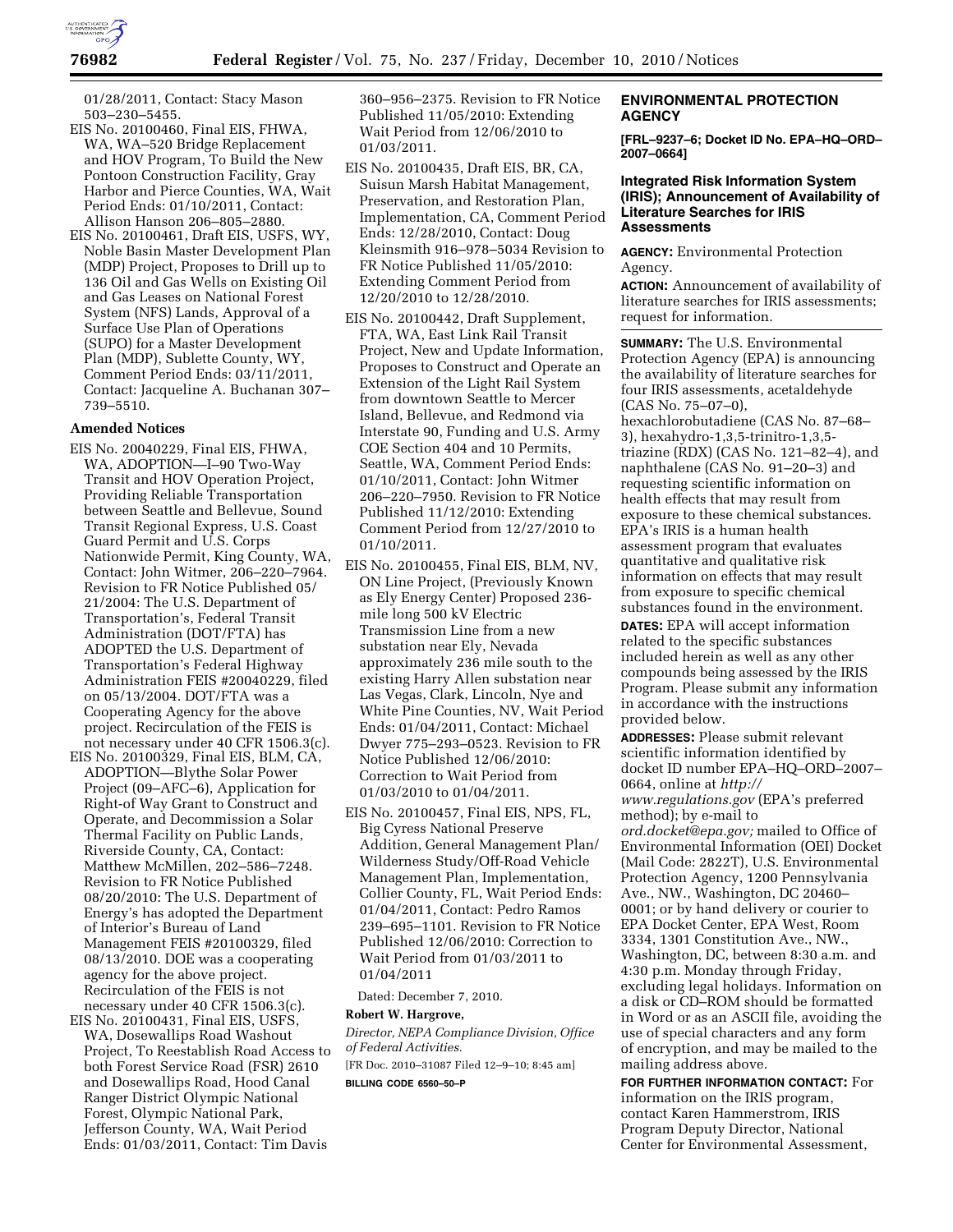(mail code: 8601D), Office of Research and Development, U.S. Environmental Protection Agency, Washington, DC 20460; telephone: (703) 347–8642, facsimile: (703) 347–8689; or e-mail: *[FRNquestions@epa.gov](mailto:FRNquestions@epa.gov)*.

For general questions about access to IRIS, or the content of IRIS, please call the IRIS Hotline at (202) 566–1676 or send electronic mail inquiries to *[hotline.iris@epa.gov.](mailto:hotline.iris@epa.gov)* 

## **SUPPLEMENTARY INFORMATION:**

### **Background**

EPA's IRIS is a human health assessment program that evaluates quantitative and qualitative risk information on effects that may result from exposure to specific chemical substances found in the environment. Through the IRIS Program, EPA provides the highest quality sciencebased human health assessments to support the Agency's regulatory activities. The IRIS database contains information for more than 540 chemical substances that can be used to support the first two steps (hazard identification and dose-response evaluation) of the risk assessment process. When supported by available data, IRIS provides oral reference doses (RfDs) and inhalation reference concentrations (RfCs) for chronic noncancer health effects as well as assessments of potential carcinogenic effects resulting from chronic exposure. Combined with specific exposure information, government and private entities use IRIS to help characterize public health risks of chemical substances in a site-specific situation and thereby support risk management decisions designed to protect public health.

This data call-in is a step in the IRIS process. As literature searches are completed, the results will be posted on the IRIS Web site (*[http://www.epa.gov/](http://www.epa.gov/iris)  [iris](http://www.epa.gov/iris)*). The public is invited to review the literature search results and submit additional information to EPA.

#### **Request for Public Involvement in IRIS Assessments**

EPA is soliciting public involvement in assessments on the IRIS agenda, including new assessments starting in 2011. While EPA conducts a thorough literature search for each chemical substance, there may be unpublished studies or other primary technical sources that are not available through the open literature. EPA would appreciate receiving scientific information from the public during the information gathering stage for the assessments listed in this notice or any other assessments on the IRIS agenda.

Interested persons may provide scientific analyses, studies, and other pertinent scientific information. While EPA is primarily soliciting information on new assessments, the public may submit information on any chemical substance at any time.

This notice provides (1) a list of new IRIS assessments for which literature searches have recently become available; and (2) instructions to the public for submitting scientific information to EPA pertinent to the development of assessments.

EPA is announcing the availability of additional literature searches on the IRIS Web site (*<http://www.epa.gov/iris>*). The public is invited to review the literature search results and submit additional information to EPA. Literature searches are now available for acetaldehyde (CAS No. 75–07–0), hexachlorobutadiene (CAS No. 87–68– 3), hexahydro-1,3,5-trinitro-1,3,5 triazine (RDX) (CAS No. 121–82–4), and naphthalene (CAS No. 91–20–3) at *<http://www.epa.gov/iris>*under ''IRIS Agenda and Literature Searches.'' Additional literature searches will be posted as they are completed. Availability will be announced in the **Federal Register.** Instructions on how to submit information are provided below under General Information.

#### **General Information**

Submit your comments, identified by Docket ID No. EPA–HQ–ORD–2007– 0664 by one of the following methods:

• *[http://www.regulations.gov:](http://www.regulations.gov)* Follow the on-line instructions for submitting comments.

- *E-mail:* ORD.Docket@epa.gov.
- *Fax:* 202–566–1753.

• *Mail:* Office of Environmental Information (OEI) Docket, (Mail Code: 2822T), U.S. Environmental Protection Agency, 1200 Pennsylvania Ave., NW., Washington, DC 20460. The phone number is 202–566–1752.

• *Hand Delivery:* The OEI Docket is located in the EPA Headquarters Docket Center, EPA West Building, Room 3334, 1301 Constitution Ave., NW., Washington, DC. The EPA Docket Center's Public Reading Room is open from 8:30 a.m. to 4:30 p.m., Monday through Friday, excluding legal holidays. The telephone number for the Public Reading Room is 202–566–1744. Such deliveries are only accepted during the docket's normal hours of operation, and special arrangements should be made for deliveries of boxed information. If you provide information by mail or hand delivery, please submit one unbound original with pages numbered consecutively, and three copies of the comments. For

attachments, provide an index, number pages consecutively with the main text, and submit an unbound original and three copies.

*Instructions:* Direct your comments to Docket ID No. EPA–HQ–ORD–2007– 0664. It is EPA's policy to include all comments it receives in the public docket without change and to make the comments available online at *[http://](http://www.regulations.gov)  [www.regulations.gov,](http://www.regulations.gov)* including any personal information provided, unless a comment includes information claimed to be Confidential Business Information (CBI) or other information whose disclosure is restricted by statute. Do not submit information that you consider to be CBI or otherwise protected through *[http://](http://www.regulations.gov)  [www.regulations.gov](http://www.regulations.gov)* or e-mail. The *<http://www.regulations.gov>* Web site is an ''anonymous access'' system, which means EPA will not know your identity or contact information unless you provide it in the body of your comment. If you send an e-mail comment directly to EPA without going through *[http://](http://www.regulations.gov) [www.regulations.gov](http://www.regulations.gov)*, your e-mail address will be automatically captured and included as part of the comment that is placed in the public docket and made available on the Internet. If you submit an electronic comment, EPA recommends that you include your name and other contact information in the body of your comment and with any disk or CD–ROM you submit. If EPA cannot read your comment due to technical difficultiesand cannot contact you for clarification, EPA may not be able to consider your comment. Electronic files should avoid the use of special characters, any form of encryption, and be free of any defects or viruses. For additional information about EPA's public docket visit the EPA Docket Center homepage at *[http://](http://www.epa.gov/epahome/dockets.htm) [www.epa.gov/epahome/dockets.htm](http://www.epa.gov/epahome/dockets.htm)*.

*Docket:* All documents in the docket are listed in the *[http://](http://www.regulations.gov) [www.regulations.gov](http://www.regulations.gov)* index. Although listed in the index, some information is not publicly available, *e.g.,* CBI or other information whose disclosure is restricted by statute. Certain other material, such as copyrighted material, will be publicly available only in hard copy. Publicly available docket materials are available either electronically in *[http://](http://www.regulations.gov) [www.regulations.gov](http://www.regulations.gov)* or in hard copy at the OEI Docket in the EPA Headquarters Docket Center.